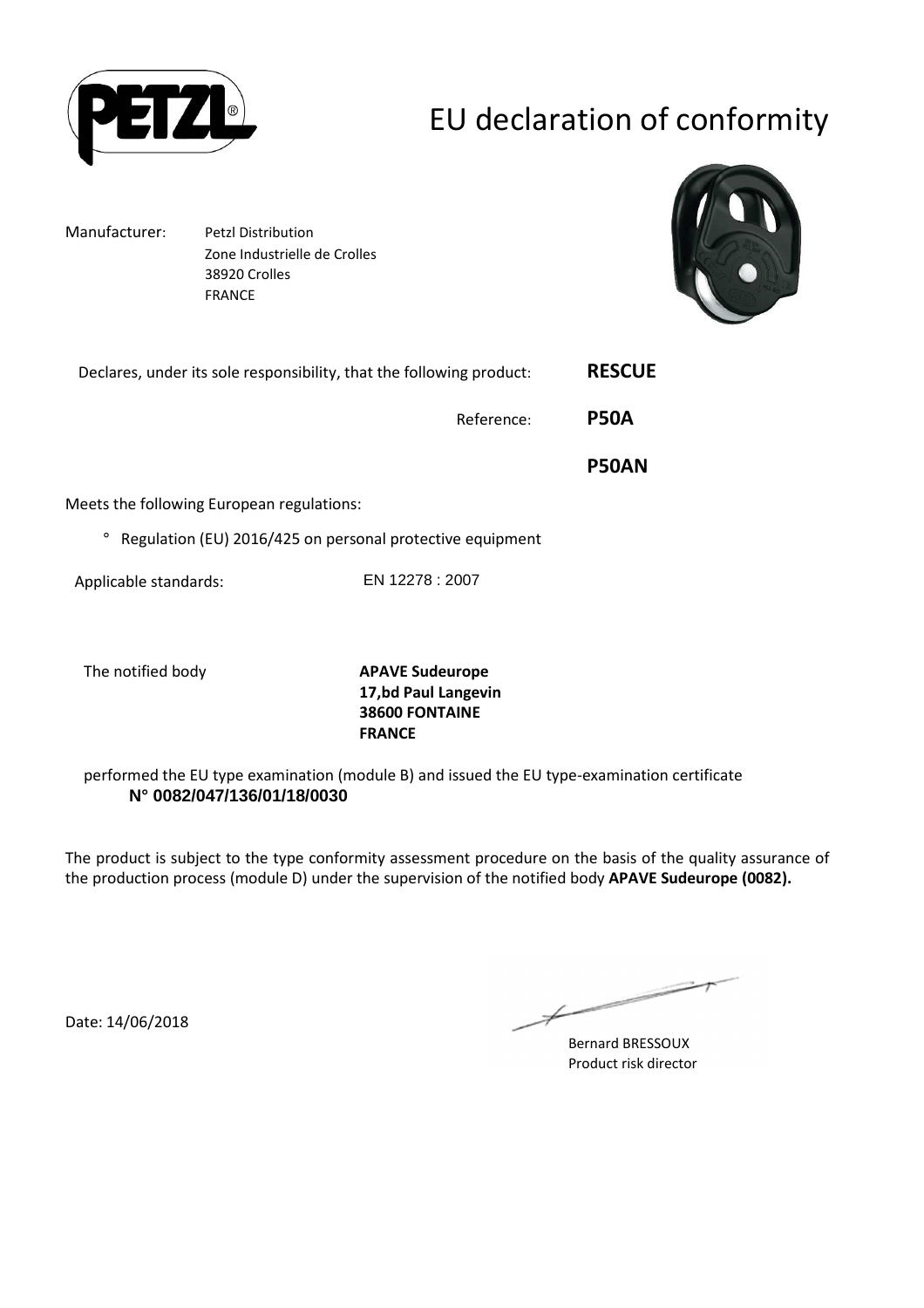

## Déclaration UE de conformité

Le fabricant: Petzl Distribution Zone Industrielle de Crolles 38920 Crolles FRANCE



| <b>RESCUE</b> | Déclare sous sa seule responsabilité que le produit suivant: |  |
|---------------|--------------------------------------------------------------|--|
| <b>P50A</b>   | Référence:                                                   |  |
| <b>P50AN</b>  |                                                              |  |
|               | Est conforme aux réglementations européennes suivantes:      |  |

° Règlement (UE) 2016/425 relatif aux équipements de protection individuelle.

Normes appliquées: EN 12278 : 2007

L'organisme notifié **APAVE Sudeurope**

**17,bd Paul Langevin 38600 FONTAINE FRANCE**

a effectué l'examen UE de type (module B) et a établi l'attestation d'examen UE de type **N° 0082/047/136/01/18/0030**

Le produit est soumis à la procédure d'évaluation de la conformité au type sur la base de l'assurance de la qualité du mode de production (module D) sous la surveillance de l'organisme notifié **APAVE Sudeurope (0082).**

Date: 14/06/2018

 $\overline{\phantom{a}}$  $\not\!\!\!/-$ 

Bernard BRESSOUX Directeur risque produit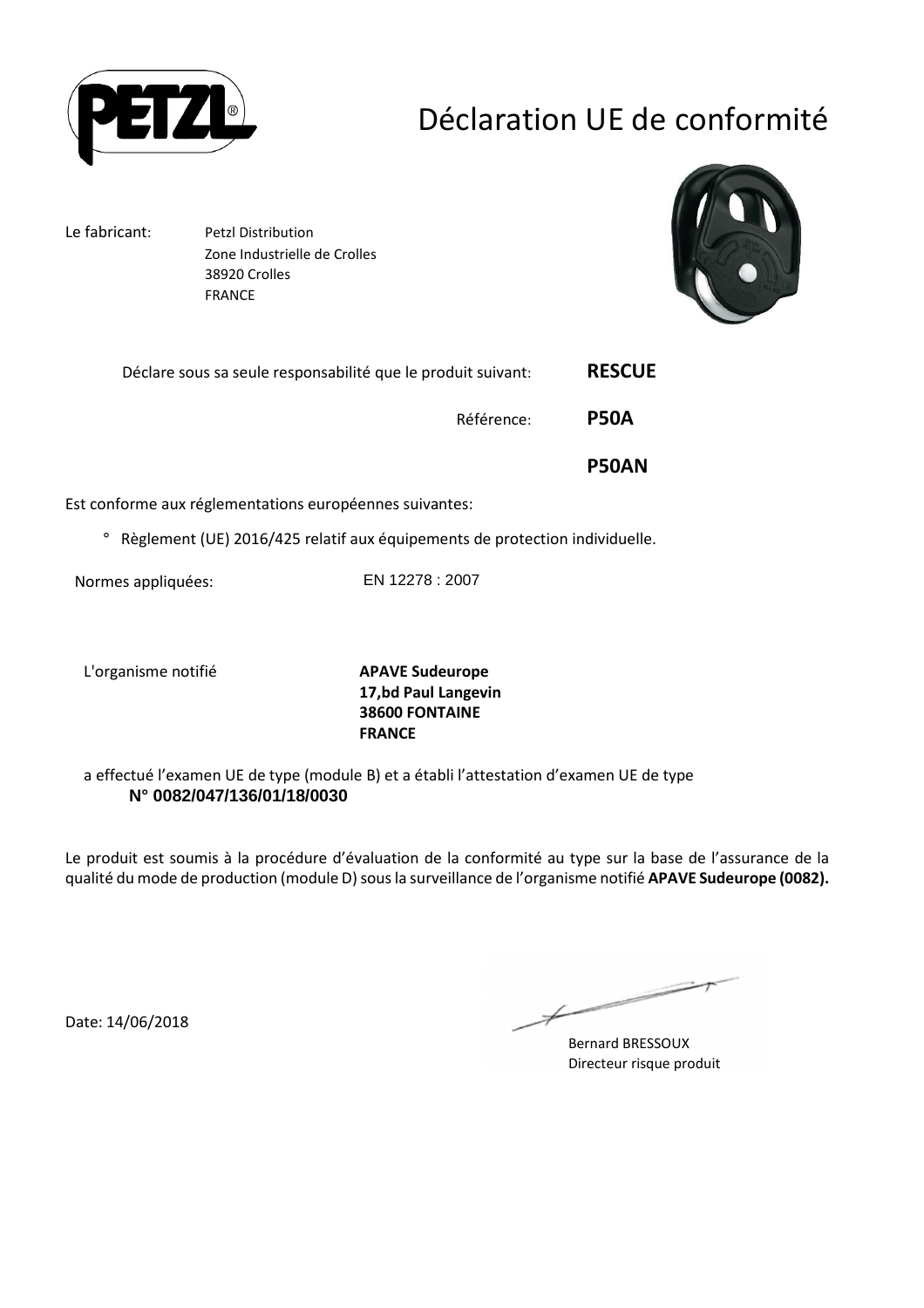

## EU-Konformitätserklärung

Der Hersteller: Petzl Distribution Zone Industrielle de Crolles 38920 Crolles FRANCE



| Erklärt in alleiniger Verantwortung, dass folgendes Produkt: |                 | <b>RESCUE</b> |
|--------------------------------------------------------------|-----------------|---------------|
|                                                              | Referenz:       | <b>P50A</b>   |
|                                                              |                 | <b>P50AN</b>  |
| Folgende europäische Vorschriften erfüllt:                   |                 |               |
| Verordnung (EU) 2016/425 über persönliche Schutzausrüstungen |                 |               |
| Angewandte Normen:                                           | EN 12278 : 2007 |               |

Die benannte Stelle **APAVE Sudeurope**

**17,bd Paul Langevin 38600 FONTAINE FRANCE**

hat die EU-Baumusterprüfung (Modul B) durchgeführt und die EU-Baumusterprüfbescheinigung ausgestellt **N° 0082/047/136/01/18/0030**

Das Produkt wird dem Bewertungsverfahren hinsichtlich der Konformität mit dem Baumuster auf der Grundlage einer Qualitätssicherung bezogen auf den Produktionsprozess (Modul D) unter Aufsicht der benannten Stelle unterzogen **APAVE Sudeurope (0082).**

 $\overline{\phantom{a}}$ Bernard BRESSOUX

Leiter Produktrisiko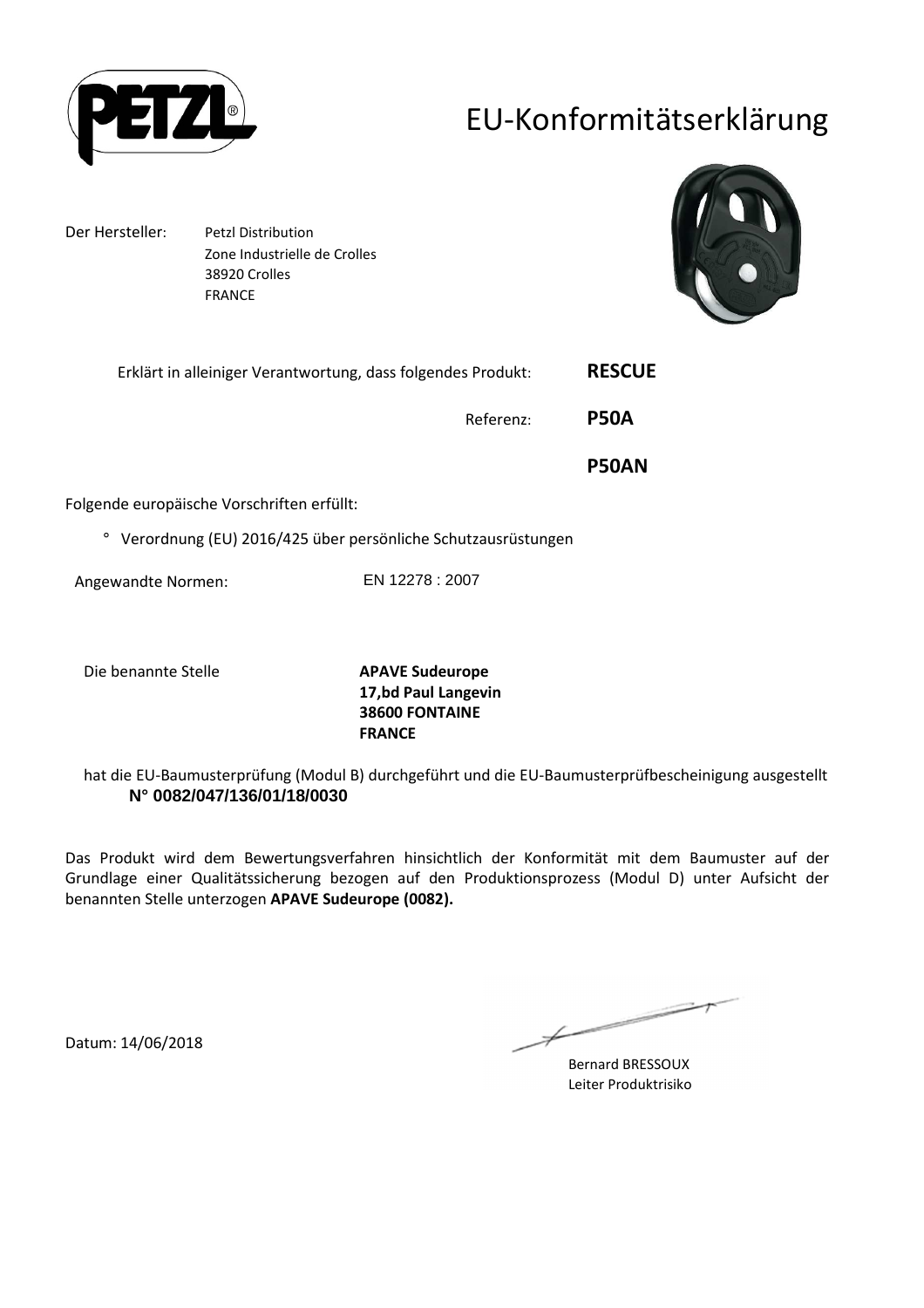

# Dichiarazione di conformità UE

Il fabbricante: Petzl Distribution Zone Industrielle de Crolles 38920 Crolles FRANCE



| Dichiara sotto la sua esclusiva responsabilità che il seguente prodotto:       |         | <b>RESCUE</b> |
|--------------------------------------------------------------------------------|---------|---------------|
|                                                                                | Codice: | <b>P50A</b>   |
|                                                                                |         | <b>P50AN</b>  |
| È conforme alle seguenti normative europee:                                    |         |               |
| Regolamento (UE) 2016/425 sui dispositivi di protezione individuale<br>$\circ$ |         |               |

Norme applicate: EN 12278 : 2007

L'organismo notificato **APAVE Sudeurope**

**17,bd Paul Langevin 38600 FONTAINE FRANCE**

ha svolto l'esame UE del tipo (modulo B) e ha rilasciato il certificato di esame UE del tipo **N° 0082/047/136/01/18/0030**

Il prodotto è oggetto della procedura di valutazione della conformità al tipo basata sulla garanzia di qualità del processo di produzione (modulo D) sotto la sorveglianza dell'organismo notificato **APAVE Sudeurope (0082).**

Data: 14/06/2018

 $\not\!\!\!\!/$ 

Bernard BRESSOUX Direttore del rischio di prodotto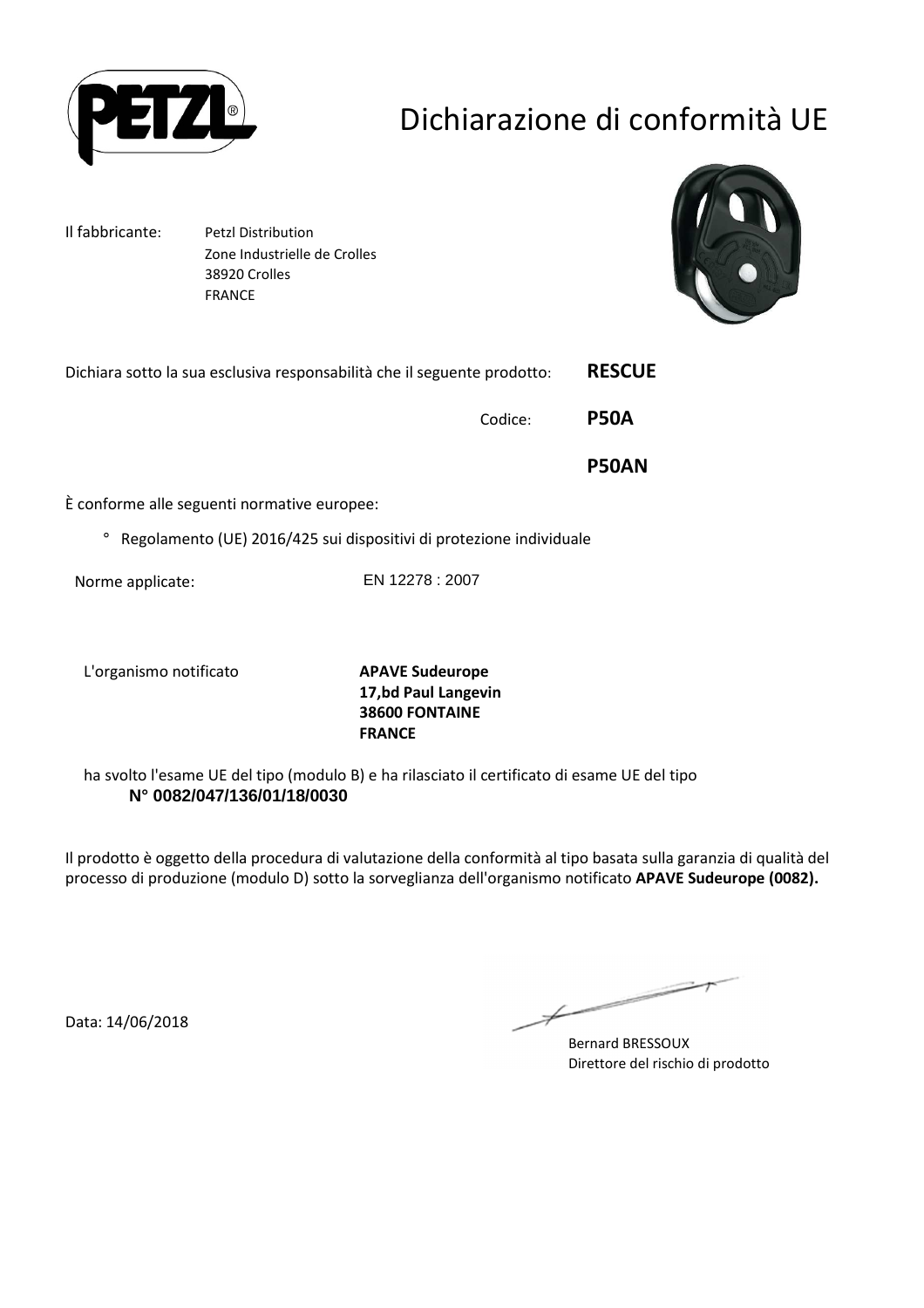

## Declaración de conformidad UE

El fabricante: Petzl Distribution Zone Industrielle de Crolles 38920 Crolles FRANCE



| <b>RESCUE</b> | Declara bajo su única responsabilidad que el producto siguiente: |  |
|---------------|------------------------------------------------------------------|--|
| <b>P50A</b>   | Referencia:                                                      |  |
| <b>P50AN</b>  |                                                                  |  |
|               | Es conforme con la siguiente legislación europea:                |  |

° Reglamento (UE) 2016/425 relativo a los equipos de protección individual

Normas aplicadas: EN 12278 : 2007

El organismo notificado **APAVE Sudeurope**

**17,bd Paul Langevin 38600 FONTAINE FRANCE**

ha efectuado el examen UE de tipo (módulo B) y ha expedido el certificado de examen UE de tipo **N° 0082/047/136/01/18/0030**

El producto está sometido al procedimiento de evaluación de la conformidad con el tipo basada en el aseguramiento de la calidad del proceso de producción (módulo D) bajo la supervisión del organismo notificado **APAVE Sudeurope (0082).**

Fecha: 14/06/2018

Bernard BRESSOUX Director del riesgo del producto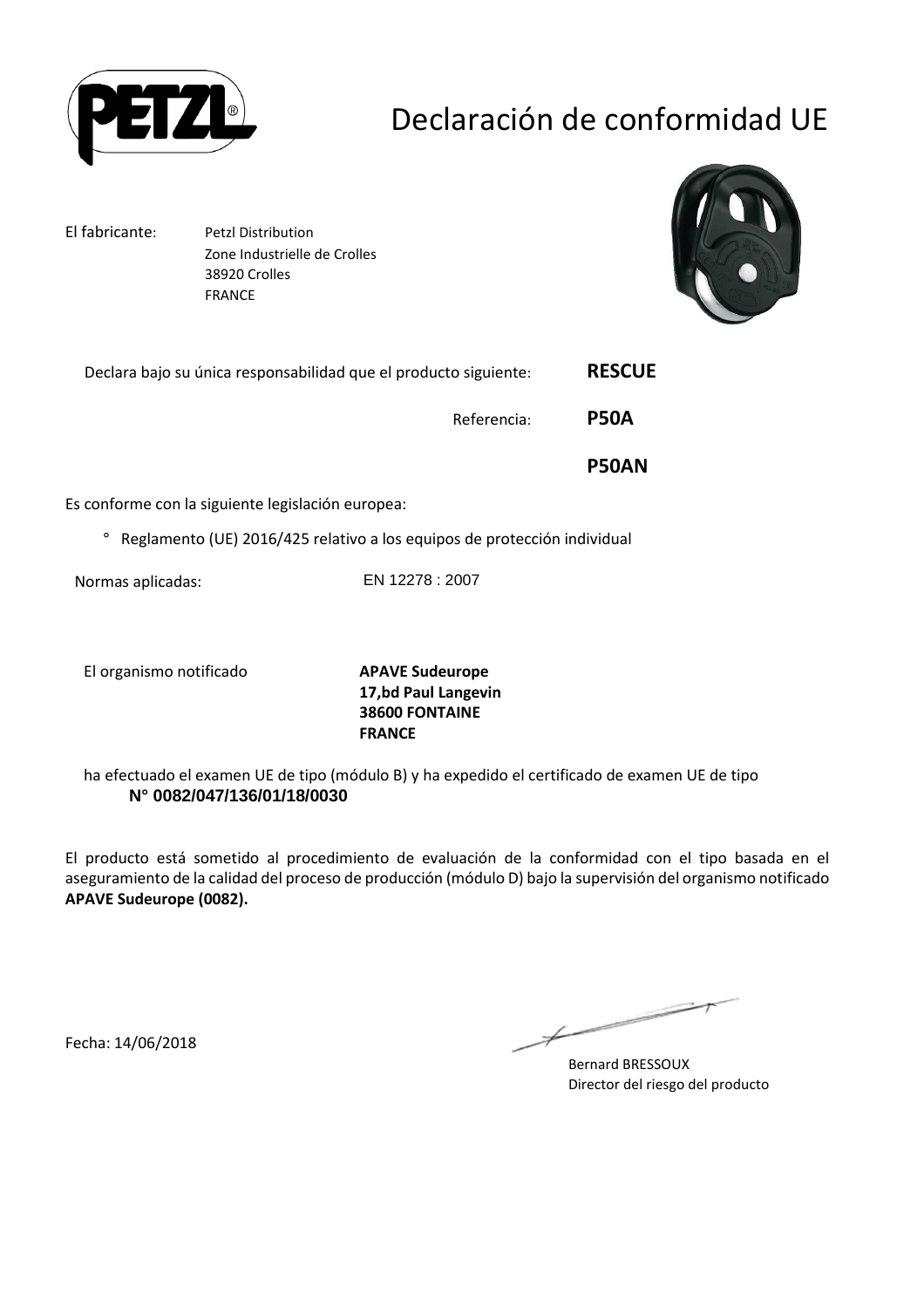

## Declaração UE de conformidade

O Fabricante: Petzl Distribution Zone Industrielle de Crolles 38920 Crolles FRANCE



| Declara sob sua exclusiva responsabilidade que o seguinte produto:                    | <b>RESCUE</b> |
|---------------------------------------------------------------------------------------|---------------|
| Referência:                                                                           | <b>P50A</b>   |
|                                                                                       | <b>P50AN</b>  |
| Está em conformidade com a legislação europeia seguinte:                              |               |
| Regulamento (UE) 2016/425 relativo aos equipamentos de proteção individual<br>$\circ$ |               |

Normas aplicadas: EN 12278 : 2007

O organismo notificado **APAVE Sudeurope**

**17,bd Paul Langevin 38600 FONTAINE FRANCE**

efectuou o exame UE de tipo (módulo B) e estabeleceu o certificado de exame UE de tipo **N° 0082/047/136/01/18/0030**

O produto é submetido ao procedimento de avaliação da conformidade com o tipo baseada na garantia da qualidade do processo de produção (módulo D) sob a vigilância do organismo notificado **APAVE Sudeurope (0082).**

Data: 14/06/2018

Bernard BRESSOUX Diretor de risco de produto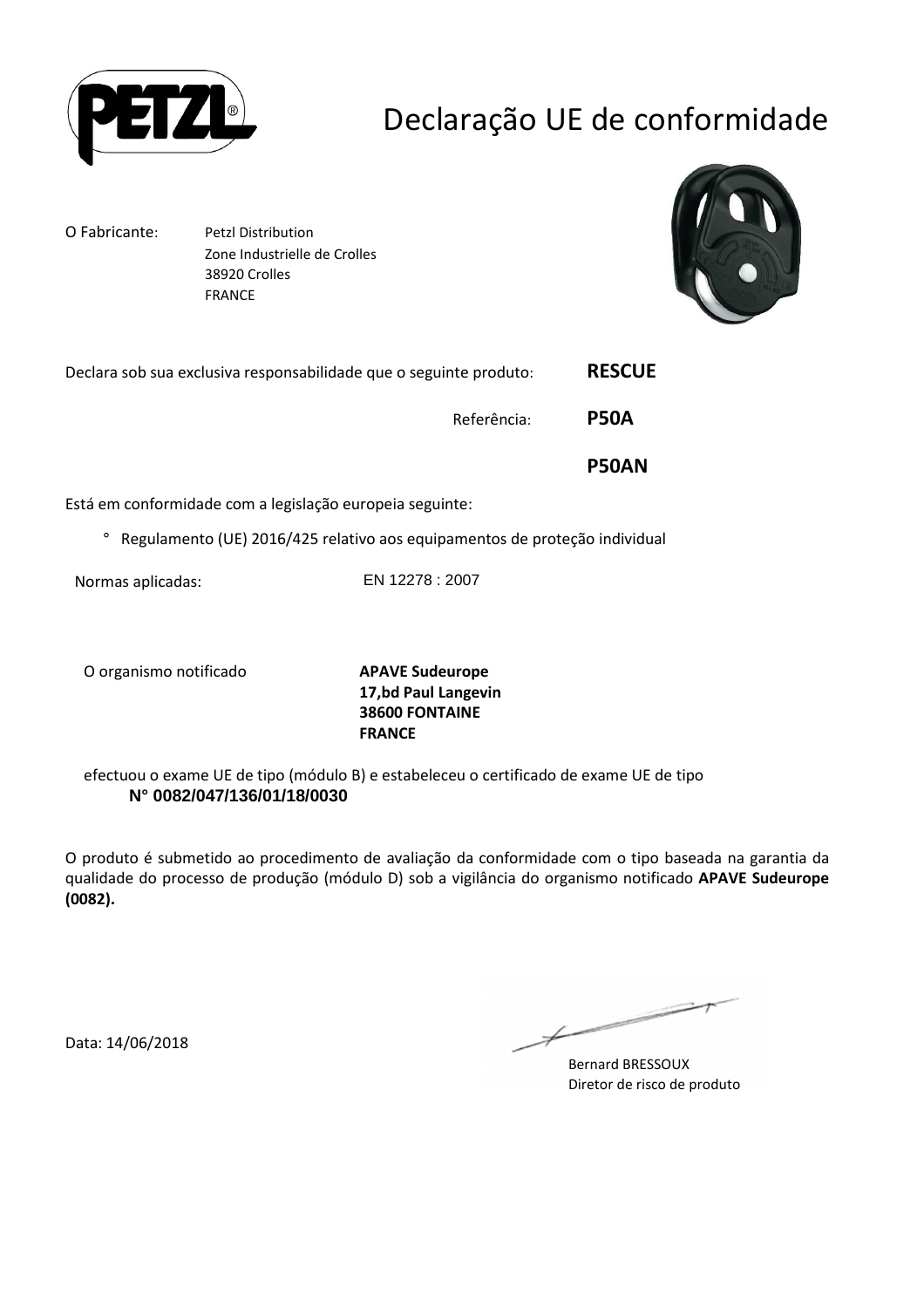

## EU-conformiteitsverklaring

Fabrikant: Petzl Distribution Zone Industrielle de Crolles 38920 Crolles FRANCE



| Verklaart op eigen verantwoording dat het volgende product: | <b>RESCUE</b> |
|-------------------------------------------------------------|---------------|
| Referentie:                                                 | <b>P50A</b>   |
|                                                             | <b>P50AN</b>  |
| Voldoet aan de volgende Europese bepalingen:                |               |

° Verordening (EU) 2016/425 betreffende persoonlijke beschergsmiddelen

Toegepaste normen: EN 12278 : 2007

De aangemelde **APAVE Sudeurope 17,bd Paul Langevin 38600 FONTAINE FRANCE**

instantie heeft het EU-typeonderzoek (module B) verricht en het certificaat van het EU-typeonderzoek afgegeven

#### **N° 0082/047/136/01/18/0030**

Het product is onderworpen aan de conformiteitsbeoordelingsprocedure aangaande de conformiteit met het type op basis van kwaliteitsborging van het productieproces (module D) onder toezicht van de aangemelde instantie **APAVE Sudeurope (0082).**

 $\overline{\phantom{a}}$ فستستعد 

Bernard BRESSOUX Directeur van risico produkt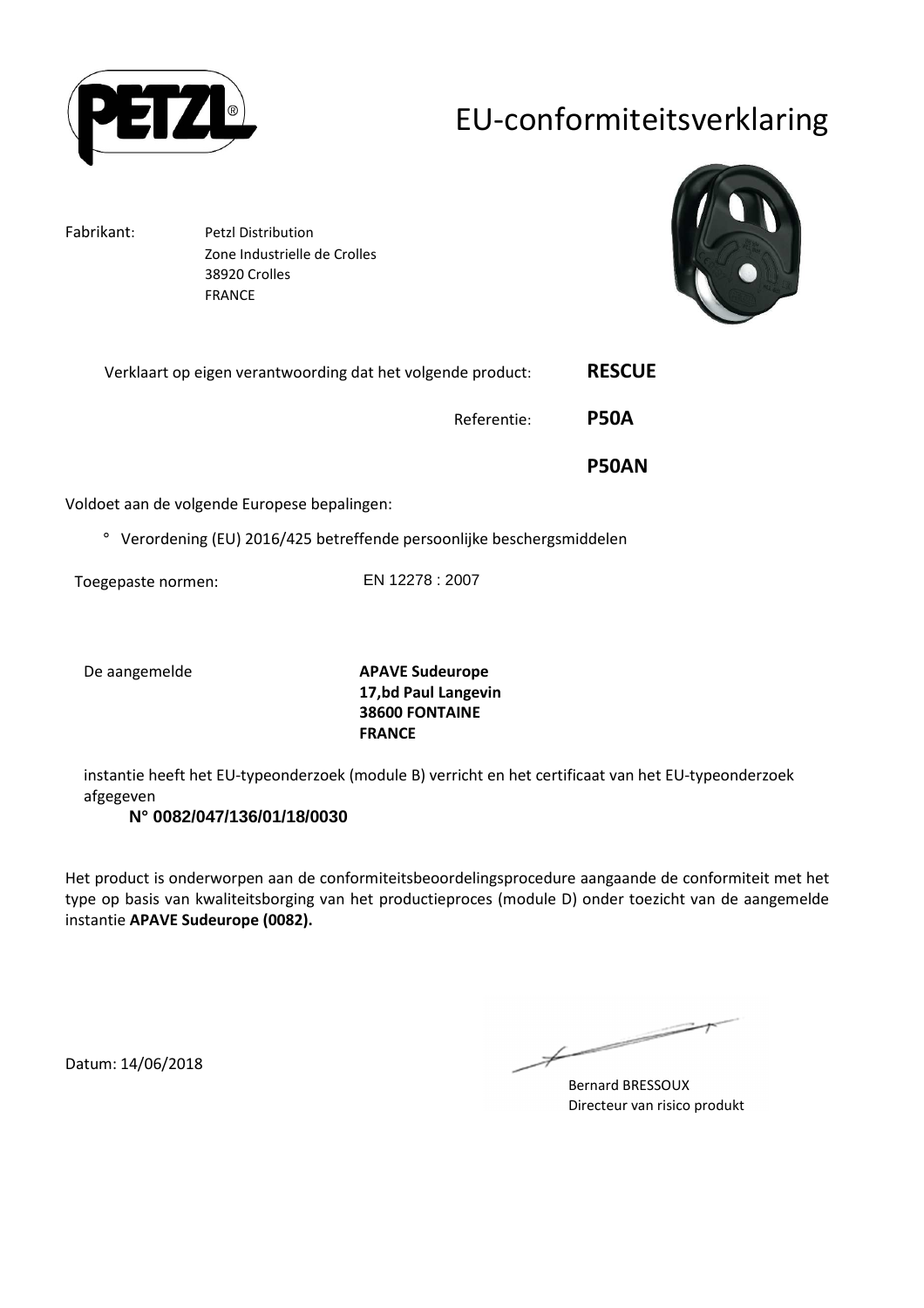

## EU-försäkran om överensstämmelse

Tillverkare: Petzl Distribution Zone Industrielle de Crolles 38920 Crolles FRANCE



|                                                                   | Under eget ansvar, tillkännager att följande produkt: | <b>RESCUE</b> |
|-------------------------------------------------------------------|-------------------------------------------------------|---------------|
|                                                                   | Produkt referens:                                     | <b>P50A</b>   |
|                                                                   |                                                       | <b>P50AN</b>  |
| Motsvarar följande Europeisk lagstiftning:                        |                                                       |               |
| Förordning (EU) 2016/425 om personlig skyddsutrustning<br>$\circ$ |                                                       |               |
| Standarder som används:                                           | EN 12278 : 2007                                       |               |

Den anmälda organ **APAVE Sudeurope 17,bd Paul Langevin 38600 FONTAINE FRANCE**

har utfört EU typprövning (modul B) och utfärdat EU typintyget **N° 0082/047/136/01/18/0030**

Produkten omfattas av förfarande för bedömning av överensstämmelse med typ som grundar sig på kvalitetssäkring av produktionen (modul D) under överinseende av ett anmält organ **APAVE Sudeurope (0082).**

 $\not\!\!\!/-$ 

Bernard BRESSOUX Direktör för produktrisk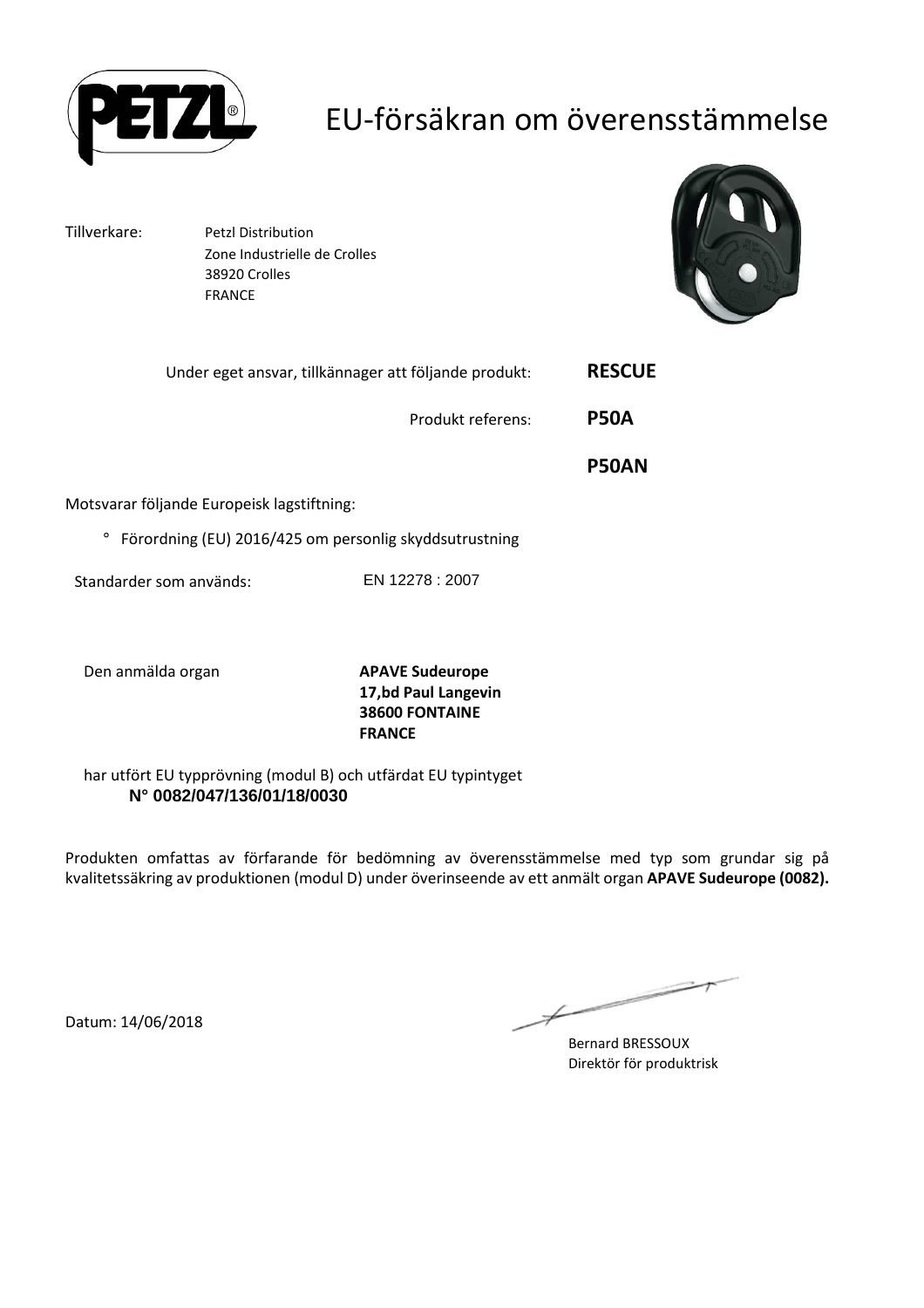

#### EU-vaatimustenmukaisuusvakuutus

Valmistaja: Petzl Distribution Zone Industrielle de Crolles 38920 Crolles FRANCE



| vakuuttaa yksinomaan omalla vastuullaan, että seuraava tuote: |                                                                 | <b>RESCUE</b> |
|---------------------------------------------------------------|-----------------------------------------------------------------|---------------|
|                                                               | Tuotekoodi:                                                     | <b>P50A</b>   |
|                                                               |                                                                 | <b>P50AN</b>  |
| Täyttää seuraavien direktiivien vaatimukset:                  |                                                                 |               |
| Asetus (EU) 2016/425 henkilönsuojaimista<br>$\circ$           |                                                                 |               |
| On seuraavien standardien mukainen:                           | EN 12278 : 2007                                                 |               |
| Ilmoitetun laitoksen on                                       | <b>APAVE Sudeurope</b><br>17,bd Paul Langevin<br>38600 FONTAINE |               |

suorittava taho on tehnyt EU:n tyyppitarkastuksen (moduuli B) ja on myöntänyt EU:n tyyppitarkastussertifikaatin **N° 0082/047/136/01/18/0030**

**FRANCE**

Tuotteeseen sovelletaan arviointimenettelyä, joka kohdistuu tyyppiä koskevan vaatimuksenmukaisuuden varmistamiseen ja joka perustuu tuotantoprosessin laadunvarmistukseen (moduuli D) tyyppitarkastuksen suorittavan tahon valvonnan alaisena **APAVE Sudeurope (0082).**

Päivämäärä: 14/06/2018

 $\overline{\phantom{a}}$  $\not\!\!\!\!/$ 

Bernard BRESSOUX Tuoteriskijohtaja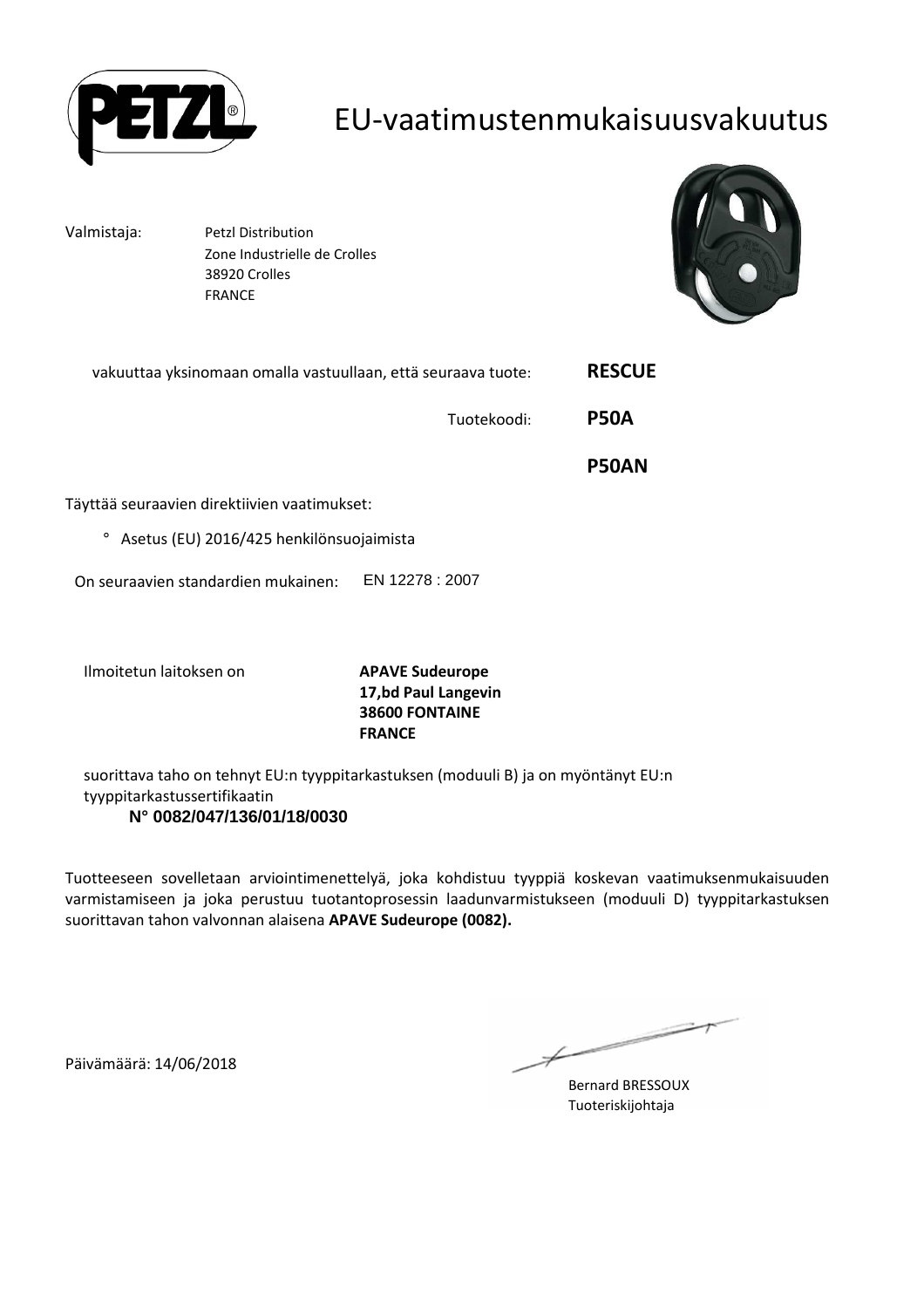

### EU samsvarserklæring

Produsent: Petzl Distribution

Møter

 Zone Industrielle de Crolles 38920 Crolles FRANCE



|                                                             | Erklærer med fullt ansvar at det følgende produktet: | <b>RESCUE</b> |
|-------------------------------------------------------------|------------------------------------------------------|---------------|
|                                                             | Referanse:                                           | <b>P50A</b>   |
|                                                             |                                                      | <b>P50AN</b>  |
| Aøter følgende europeiske reguleringer:                     |                                                      |               |
| EU regulativ 2016/425 for personlig verneutstyr.<br>$\circ$ |                                                      |               |
| Gjeldende standarder:                                       | EN 12278 : 2007                                      |               |
|                                                             |                                                      |               |

Det tekniske kontrollorganet **APAVE Sudeurope**

**17,bd Paul Langevin 38600 FONTAINE FRANCE**

har utført EU typekontroll (modul B) og har etablert EU typekontroll sertifikat **N° 0082/047/136/01/18/0030**

Produktet er underlagt vurderingsprosedyrer for konformitet i forhold til type basert på forsikringer om kvalitet i produksjonsprosessen(modul D), under tilsyn av det tekniske kontrollorganet **APAVE Sudeurope (0082).**

Dato: 14/06/2018

∠  $\Rightarrow$ 

Bernard BRESSOUX Produktrisiko Direktør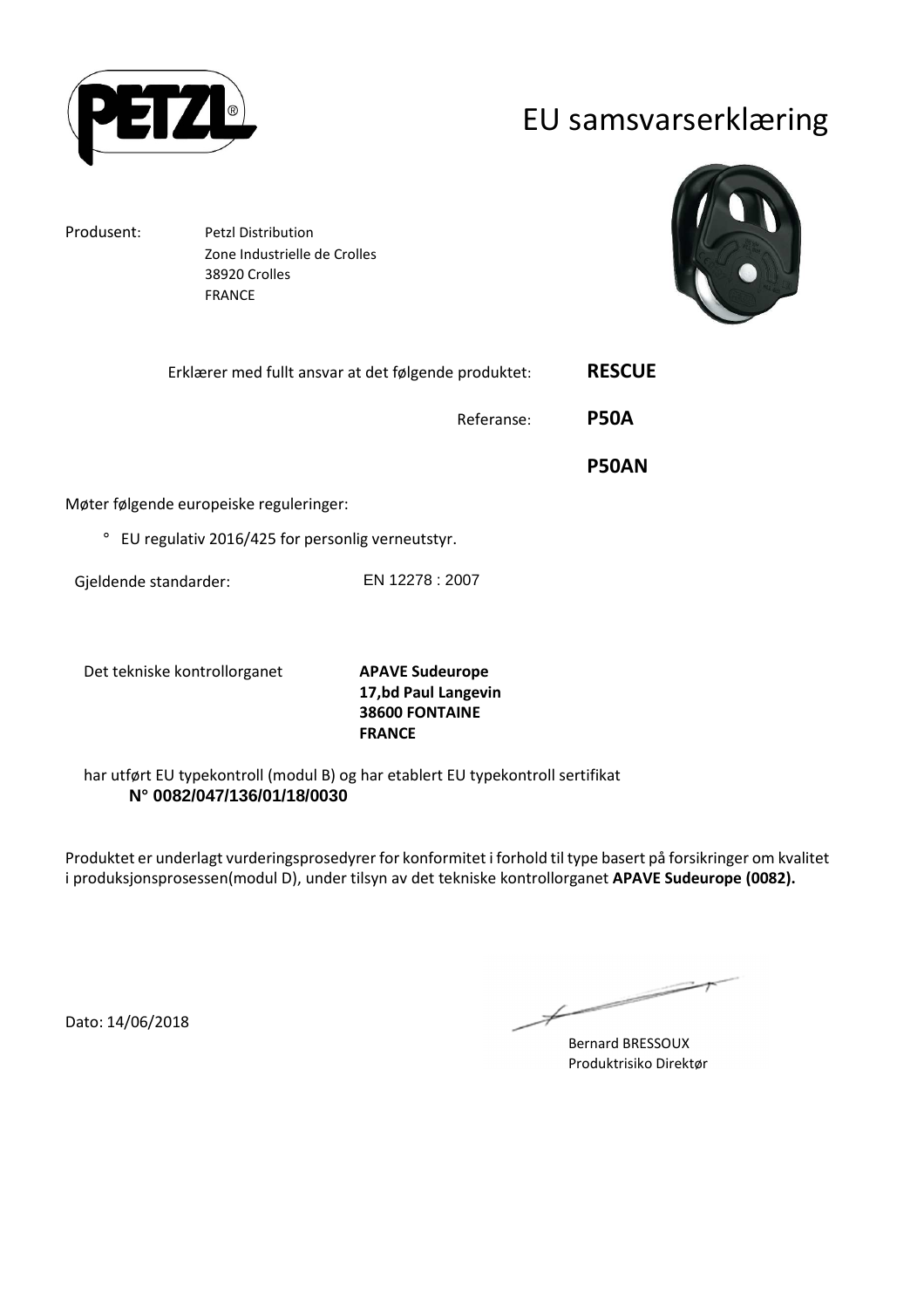

# EU prohlášení o shodě

Výrobce: Petzl Distribution Zone Industrielle de Crolles 38920 Crolles FRANCE



|                                                                 | <b>P50AN</b>  |
|-----------------------------------------------------------------|---------------|
| Kódové označení:                                                | <b>P50A</b>   |
| Prohlašuje, na svoji plnou odpovědnost, že následující produkt: | <b>RESCUE</b> |

Splňuje následující Evropské směrnice:

° Tento produkt splňuje Nařízení (EU) 2016/425 o osobních ochranných prostředcích.

Aplikované normy: EN 12278 : 2007

Oznámená instituce **APAVE Sudeurope**

**17,bd Paul Langevin 38600 FONTAINE FRANCE**

provedla přezkoušení typu EU (modul B) a vydala certifikát EU o přezkoušení typu **N° 0082/047/136/01/18/0030**

Výrobek podléhá postupu posuzování shody s typem na základě zajištění jakosti výrobního procesu (modul D), pod dohledem oznámené instituce **APAVE Sudeurope (0082).**

 $\not\!\!\!\!/$ 

Bernard BRESSOUX Ředitel rizik produktů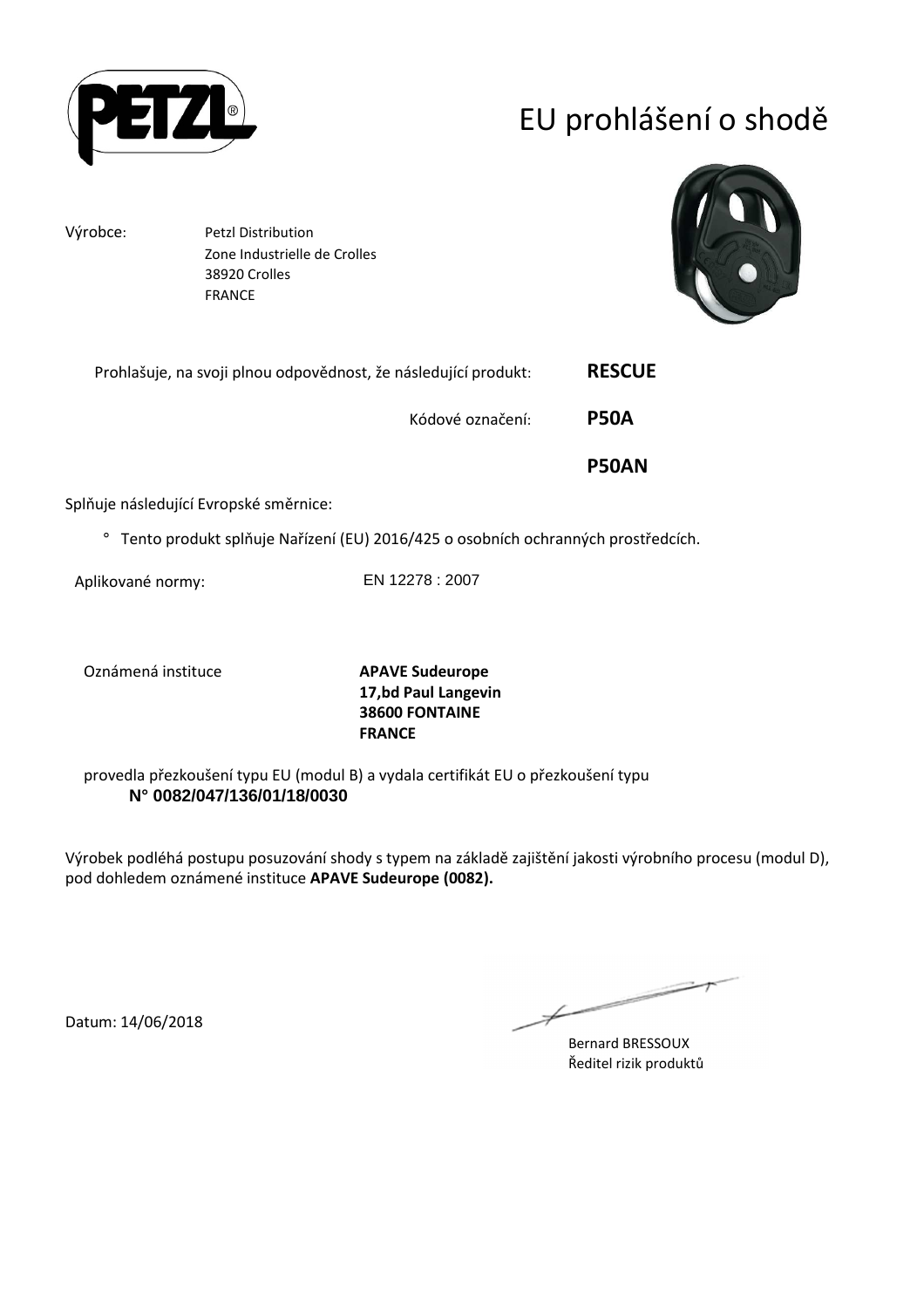

# Deklaracja zgodności UE

Producent: Petzl Distribution Zone Industrielle de Crolles 38920 Crolles FRANCE



| Deklaruje na swoją wyłączną odpowiedzialność, że następujący produkt: |                                                                       | <b>RESCUE</b> |
|-----------------------------------------------------------------------|-----------------------------------------------------------------------|---------------|
|                                                                       | Kod:                                                                  | <b>P50A</b>   |
|                                                                       |                                                                       | <b>P50AN</b>  |
| Jest zgodny z następującym prawodawstwem europejskim:                 |                                                                       |               |
| $\circ$                                                               | Rozporządzenie (UE) 2016/425 w sprawie środków ochrony indywidualnej. |               |
| Zastosowane normy:                                                    | EN 12278 : 2007                                                       |               |

Jednostka notyfikowana **APAVE Sudeurope**

**17,bd Paul Langevin 38600 FONTAINE FRANCE**

przeprowadziła badanie typu UE (moduł B) i wydała certyfikat badania typu UE **N° 0082/047/136/01/18/0030**

Produkt podlega procedurze oceny zgodności z typem w oparciu o zapewnienie jakości procesu produkcji (moduł D) pod nadzorem jednostki notyfikującej **APAVE Sudeurope (0082).**

Data: 14/06/2018

∠  $\Rightarrow$ 

Bernard BRESSOUX Dyrektor ryzyka produktu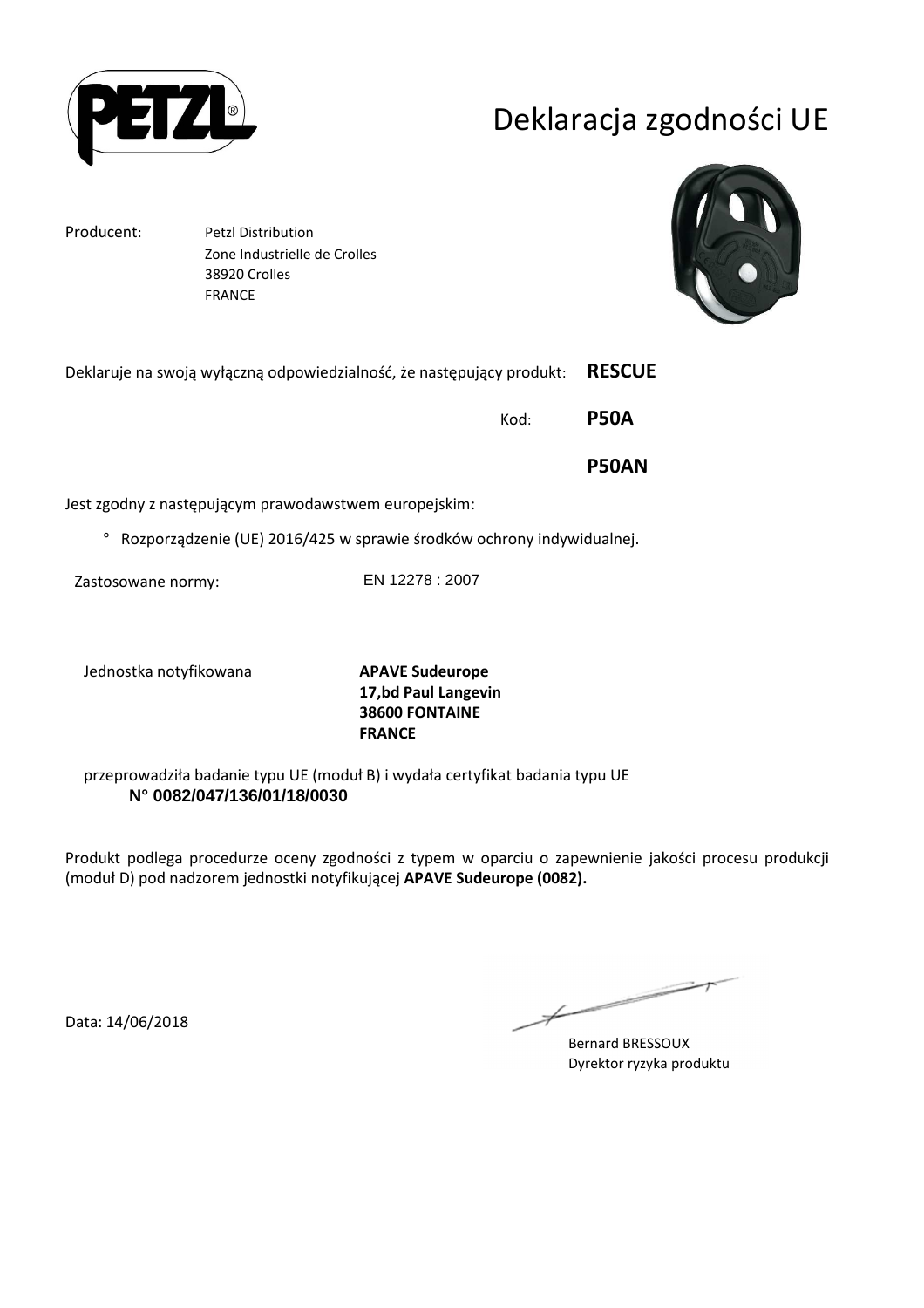

## EU izjava o skladnosti

Proizvajalec: Petzl Distribution Zone Industrielle de Crolles 38920 Crolles FRANCE



| S polno odgovornostjo izjavlja, da izdelek:                | <b>RESCUE</b> |
|------------------------------------------------------------|---------------|
| Oznaka izdelka:                                            | <b>P50A</b>   |
|                                                            | <b>P50AN</b>  |
| Ustreza naslednjim evropskim predpisom:                    |               |
| Uredba (EU) 2016/425 o osebni varovalni opremi.<br>$\circ$ |               |
|                                                            |               |

Veljavni standardi: EN 12278 : 2007

Priglašeni organ **APAVE Sudeurope 17,bd Paul Langevin 38600 FONTAINE FRANCE**

je opravil EU-pregled tipa (modul B) in izdal certifikat o EU-pregledu tipa **N° 0082/047/136/01/18/0030**

Izdelek je predmet postopka presoje za skladnost s tipom na podlagi zagotavljanja kakovosti proizvodnega procesa (modul D), pod nadzorom priglašenega organa **APAVE Sudeurope (0082).**

 $\not\!\!\!/-$ 

Bernard BRESSOUX Direktor tveganj proizvode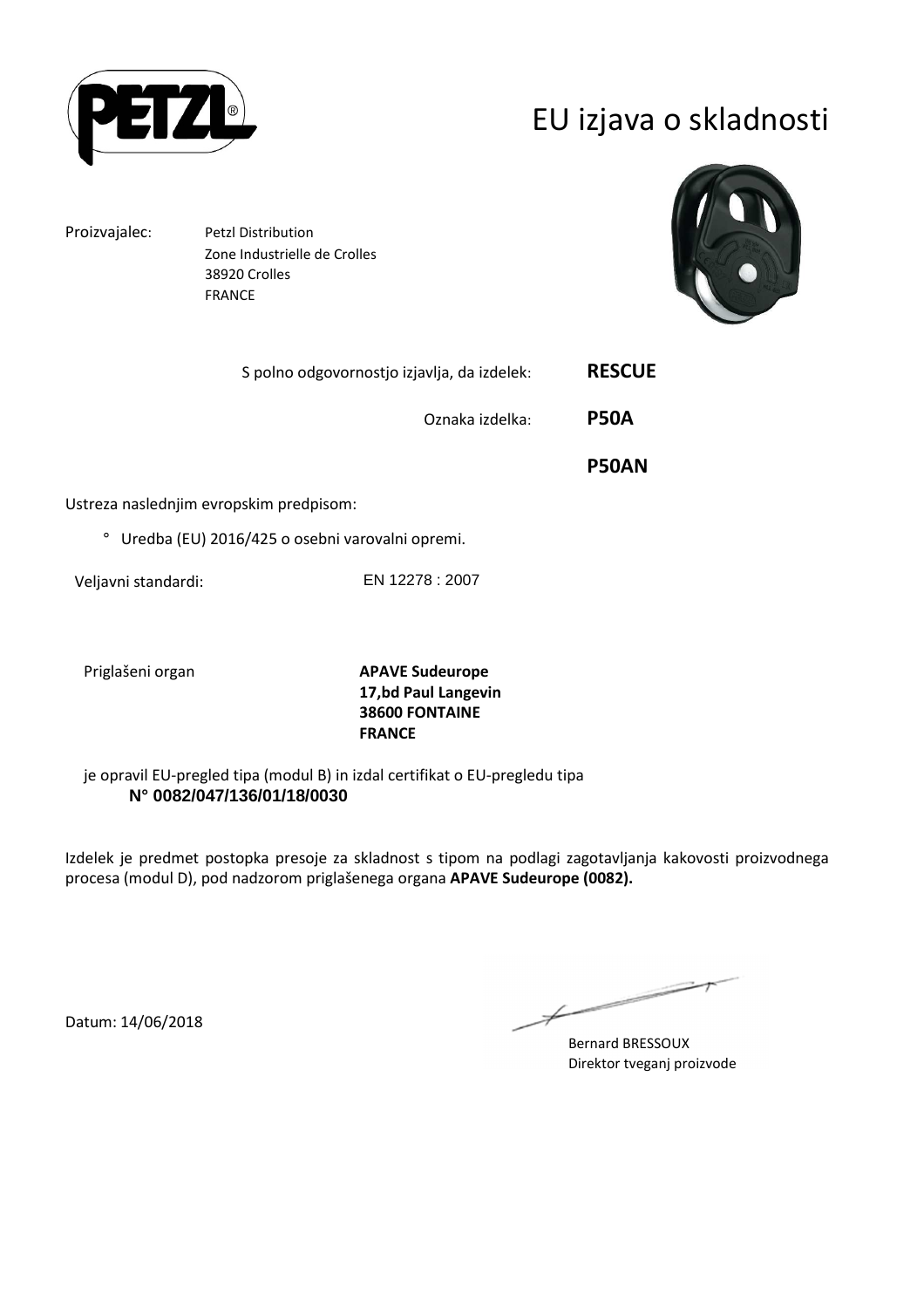

# EU megfelelőségi nyilatkozat

A gyártó: Petzl Distribution Zone Industrielle de Crolles 38920 Crolles FRANCE



| Ezúton nyilatkozik, hogy a következő termék: | <b>RESCUE</b> |
|----------------------------------------------|---------------|
| Cikkszám:                                    | <b>P50A</b>   |
|                                              | <b>P50AN</b>  |
| Megfelel a következő európai szabványoknak:  |               |

° 2016/425 számú (EU) rendelet az egyéni védőeszközökről.

Alaklamazandó előírások: EN 12278 : 2007

A notifikált szervezet **APAVE Sudeurope**

**17,bd Paul Langevin 38600 FONTAINE FRANCE**

elvégzi az EU-típusvizsgálatot (B. modul) és kiállítja az EU minőségtanúsítványt **N° 0082/047/136/01/18/0030**

A terméket notifikált szervezet ellenőrzése alatt a gyártási folyamat minőségbiztosításán alapuló típusmegfelelőségi vizsgálatnak vetik alá (D. Modul) **APAVE Sudeurope (0082).**

 $\not\!\!\!/-$ 

Bernard BRESSOUX Termék kockázati igazgató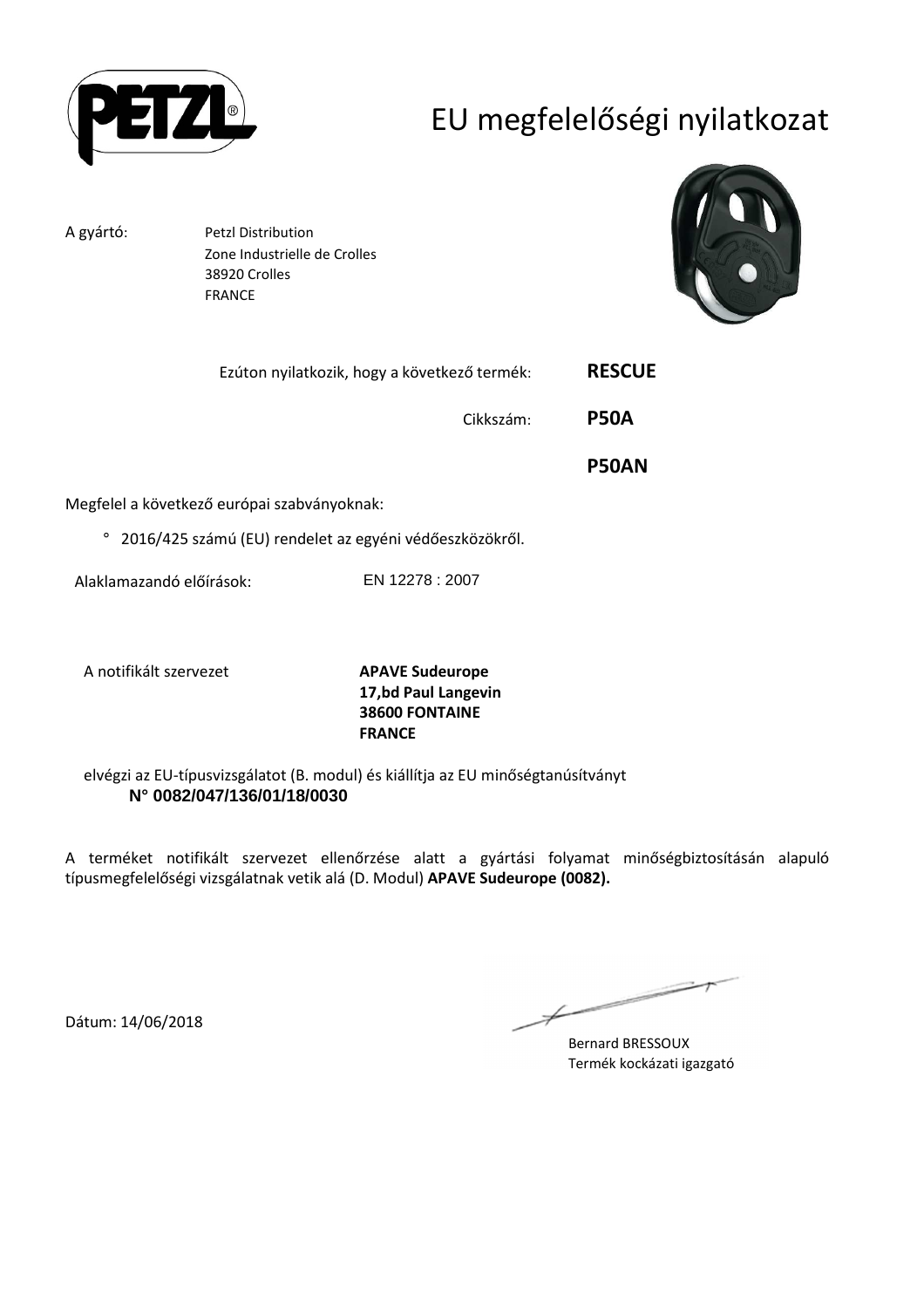

#### Декларация ЕС за съответствие

Производителят: Petzl Distribution Zone Industrielle de Crolles 38920 Crolles FRANCE



| Декларира под своя лична отговорност, че продуктът: | <b>RESCUE</b> |
|-----------------------------------------------------|---------------|
|                                                     |               |

Референтен номер: **P50A** 

 **P50AN** 

Е в съответствие със следните европейски нормативни документи:

° Регламент (ЕС) 2016/425 относно личните предпазни средства.

Приложими стандарти: EN 12278 : 2007

Нотифицираният орган **APAVE Sudeurope**

**17,bd Paul Langevin 38600 FONTAINE FRANCE**

е осъществил изследване ЕС на типа (модул В) и е издал сертификат за изпитание ЕС на типа **N° 0082/047/136/01/18/0030**

Продуктът е преминал процедура за изследване съответствието на типа въз основа на осигуряване на качеството на производството (модул D) под контрола на нотифициран орган **APAVE Sudeurope (0082).**

Дата: 14/06/2018

 $\not\!\!\!/-$ 

Bernard BRESSOUX директор на риска за продукти